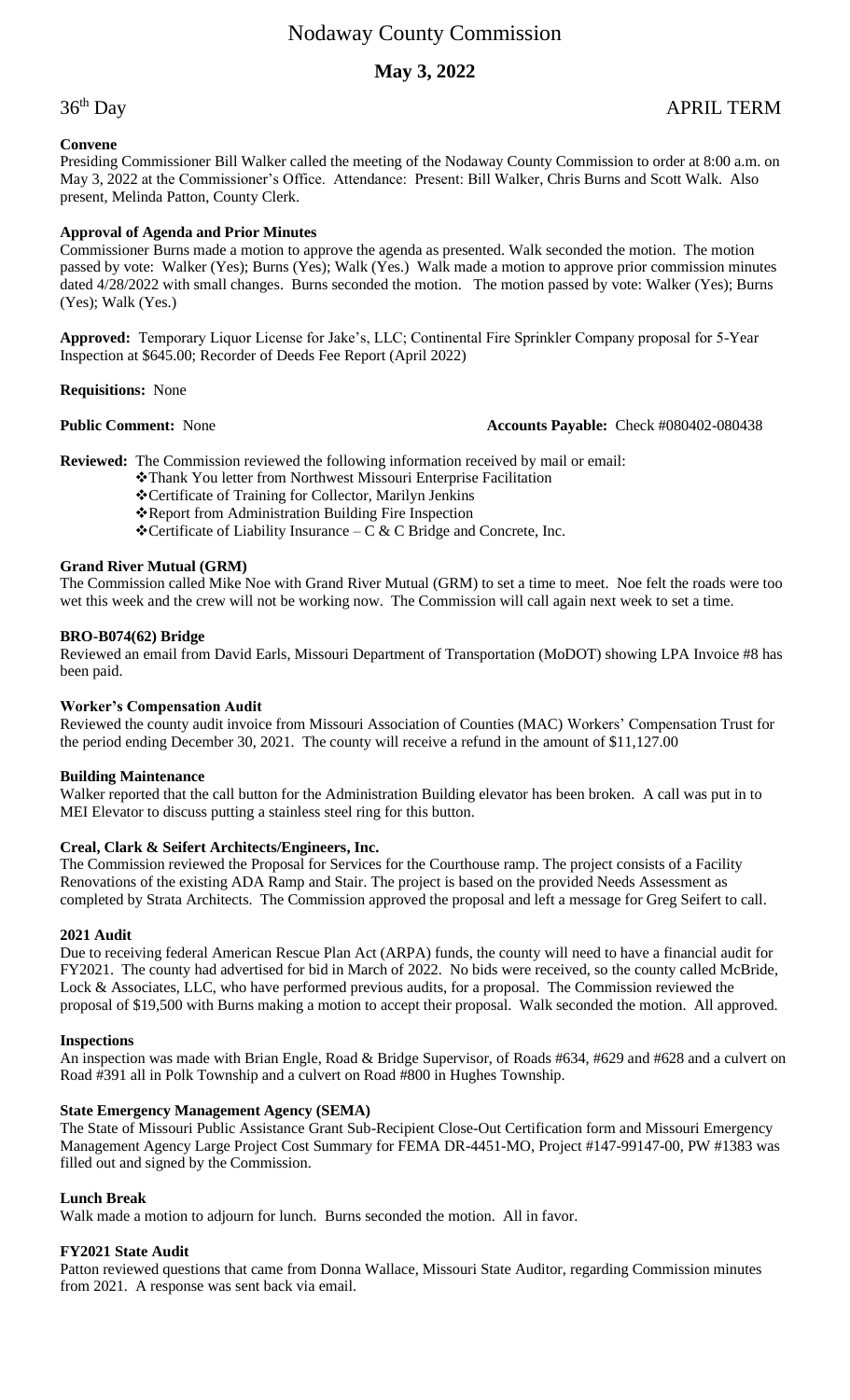# **Northwest Missouri Children's Advocacy Center**

Jackie Cochenour, Sheriff Randy Strong and Major Scott Wedlock met with the Commission to give updates on the Northwest Missouri Children's Advocacy Center. Cochenour reported that on the accreditation process. She is working to become an associate member through the National Accrediting body. The Commission discussed concerns that have been proposed to them. Burns requested Cochenour put together a summary of the objective, next steps and anything that would help the Commission speak to the process.

# **American Recovery Plan Act (ARPA)**

Rita Wallinga, WIOA Workforce Program Director, along with Jerri Dearmont, Executive Director and Kim Mildward, Economic Development Planner/One-Stop Operator all of Northwest Missouri Regional Council of Governments (NW RECOG,) met with the Commission to discuss a proposed request for ARPA funds to be used to supplement the Missouri Career Center for the next program year (July of 2022 through June of 2023.) Wallinga gave numbers and a brief history on the Job Center, enrollment numbers, unemployment questions, working with employers. The request for \$50,000 would cover the shortfall in staff cost (wages and fringe) only. The letter was sent to Atchison, Gentry, Holt and Worth Counties as well. Without additional funding, the Missouri Job Center (Maryville) would be looking at a reduction of hours of operation and reduction of staff hours. Dearmont and Mildward provided some history information and also lined out the potential for the programs for the fiscal year 2023- 24. The Commission stated they would make a decision after NW RECOG gets their budget put together and would like Wallinga to follow up with the other four counties. Also present, Marilyn Jenkins, Collector/Treasurer.

The Commission reviewed a letter from Judge Robert Rice from New Beginnings Counseling Center confirming their commitment to provide alcohol and substance treatment services for the 4th Circuit Alternative Treatment Court through July 1, 2023.

# **Adjournment**

Walk made a motion to commission adjourn until  $5/5/2022$ . Burns seconded the motion. The motion passed by vote: Walker (Yes); Burns (Yes) and Walk (Yes.)

# **Signature**

**\_\_\_\_\_\_\_\_\_\_\_\_\_\_\_\_\_\_\_\_\_\_\_\_\_\_\_\_\_ \_\_\_\_\_\_\_\_\_\_\_\_\_\_\_\_\_\_\_\_\_\_\_\_\_\_\_\_\_\_\_\_** Melinda Patton, County Clerk Bill Walker, Presiding Commissioner

Page 34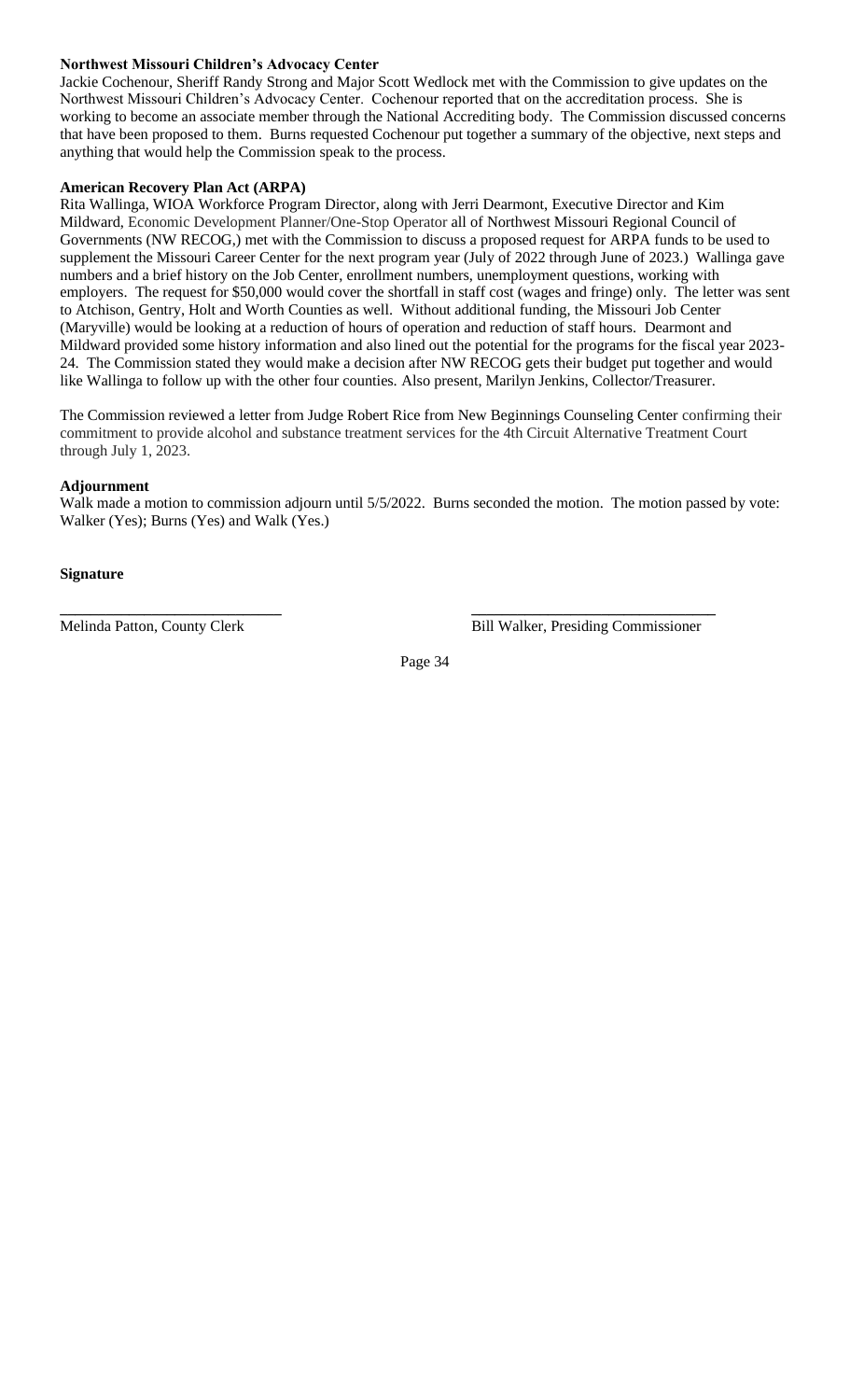# **May 5, 2022**

## **Convene**

Presiding Commissioner Bill Walker called the meeting of the Nodaway County Commission to order at 8:00 a.m. on May 5, 2022 at the Commissioner's Office. Attendance: Present: Bill Walker, Chris Burns and Scott Walk. Also present, Melinda Patton, County Clerk.

## **Approval of Agenda and Prior Minutes**

Commissioner Walk made a motion to approve the agenda as presented. Burns seconded the motion. The motion passed by vote: Walker (Yes); Burns (Yes); Walk (Yes.) Walk made a motion to approve prior commission minutes dated 5/3/2022 with additions and changes. Burns seconded the motion. The motion passed by vote: Walker (Yes); Burns (Yes); Walk (Yes.)

**Approved:** Invoice from Thomas' Lawn Care, LLc for spring cleanup; Request to pay out 911 Revenues (February, March and April of 2022;) Clerk Fee Report (April 2022.)

**Requisitions:** Sheriff to PepperBall Equipment for equipment; Road and Bridge to Loch Sand and Construction Company for concrete for Bridge #614.

**Public Comment:** None **Accounts Payable:** No checks printed

**Reviewed:** The Commission reviewed the following information received by mail or email: ❖Email from City of Maryville, Manager Greg McDanel re: Consolidated 911 revenue (with Jenkins)

## **American Recovery Plan Act (ARPA)**

Representatives of the Nodaway County Firefighter's Association met with the Commission to request ARPA funds for improving county wide 911 fire department communications. Those in attendance: Jeremiah Bragg (President,) Thomas Shifflett, Vice-President, Zach Hilsabeck (Secretary/Treasurer,) Jerry Lager, Jace Pine, Stacey Rucker, Phil Rickabaugh, Coby Wiederholt, Kirby Dougan, Mark Carlson, Dickie Henry, Bryan Sobotka and Marilyn Jenkins, Collector/Treasure. The Commission committed to support without a dollar amount as they requested more information. A future meeting will be held when the information is pulled together.

Jenkins discussed the amount that was earmarked for Treatment Court. It was agreed that this will be paid quarterly with verification of services. Also agreed to pay Public Water Supply District #1 the \$150,000 once documentation of expenses has been received.

#### **United Fiber**

Spoke with Taylor Malotte regarding the updated pricing. Malotte ran through the changes and the Commission approved the changes. The quote was signed via DocuSign.

#### **Building Maintenance**

The Commission discussed IHP shutting down the boiler (May 2) at the Courthouse and the upcoming inspection of the boiler on May 10, 2022. Also put a call in to Thomas Shifflett of Thomas' Lawn Care regarding the spring cleanup of the Courthouse lawn. This was done with the help of the Northwest Football team volunteers.

# **Northwest Missouri Children's Advocacy Center**

Jackie Cochenour and Sheriff Randy Strong stopped in to update the Commission on the Northwest Missouri Children's Advocacy Center. Also present: Caleb Phillips, Prosecuting Attorney

# **Road and Bridge**

Brian Engle, Road and Bridge Supervisor discussed the culvert on Road #391 in Polk Township.

# **H-Pile Bid Opening**

Two sealed bids were received: The Railroad Yard at \$37.95 linear foot with a 45-60 day expected delivery date and Oden Enterprises, Inc. at \$37.62 linear foot with a delivery date of early June. Burns made a motion to accept Oden Enterprises, Inc. as presented as low bid. Walk seconded. All were in favor. Also present: Russ Placzek of Oden Enterprises and Engle.

# **MOPERM**

Left message for Mike McCray regarding the Sheriff's Department auto claim.

# **Lunch Break**

Walk made a motion to adjourn for lunch. Burns seconded the motion. All in favor.

# **Grant Township**

A township resident brought in a completed road reconstruction application for .5 mile on Road #999. Budget has already been set for FY22, however the Commission will keep it in case a road does not get completed or approved or carry it over to next year for consideration.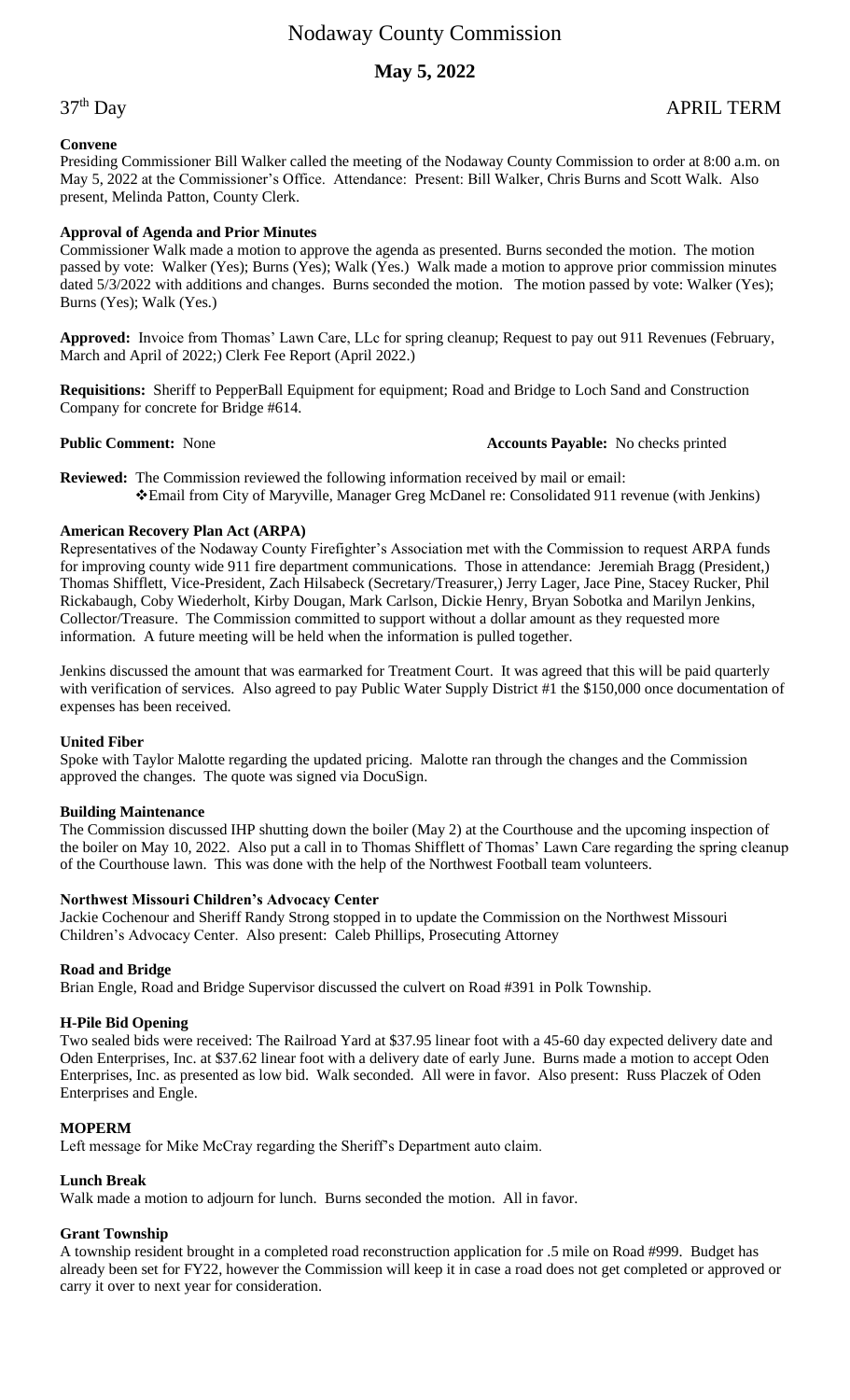# **Union Township**

A concerned citizen called in to inquire about why Road #190 had been closed. The Commission explained that the tube has caused the road to be difficult to use, but is being worked on by the Road and Bridge crew.

# **Polk Township**

A resident of Polk Township met with the Commission to discuss Township driveway replacement tubes and responsibility of replacing concrete aprons.

**\_\_\_\_\_\_\_\_\_\_\_\_\_\_\_\_\_\_\_\_\_\_\_\_\_\_\_\_\_ \_\_\_\_\_\_\_\_\_\_\_\_\_\_\_\_\_\_\_\_\_\_\_\_\_\_\_\_\_\_\_\_**

# **Adjournment**

Walk made a motion to commission adjourn until 5/10/2022. Burns seconded the motion. The motion passed by vote: Walker (Yes); Burns (Yes) and Walk (Yes.)

# **Signature**

Melinda Patton, County Clerk Bill Walker, Presiding Commissioner

Page 35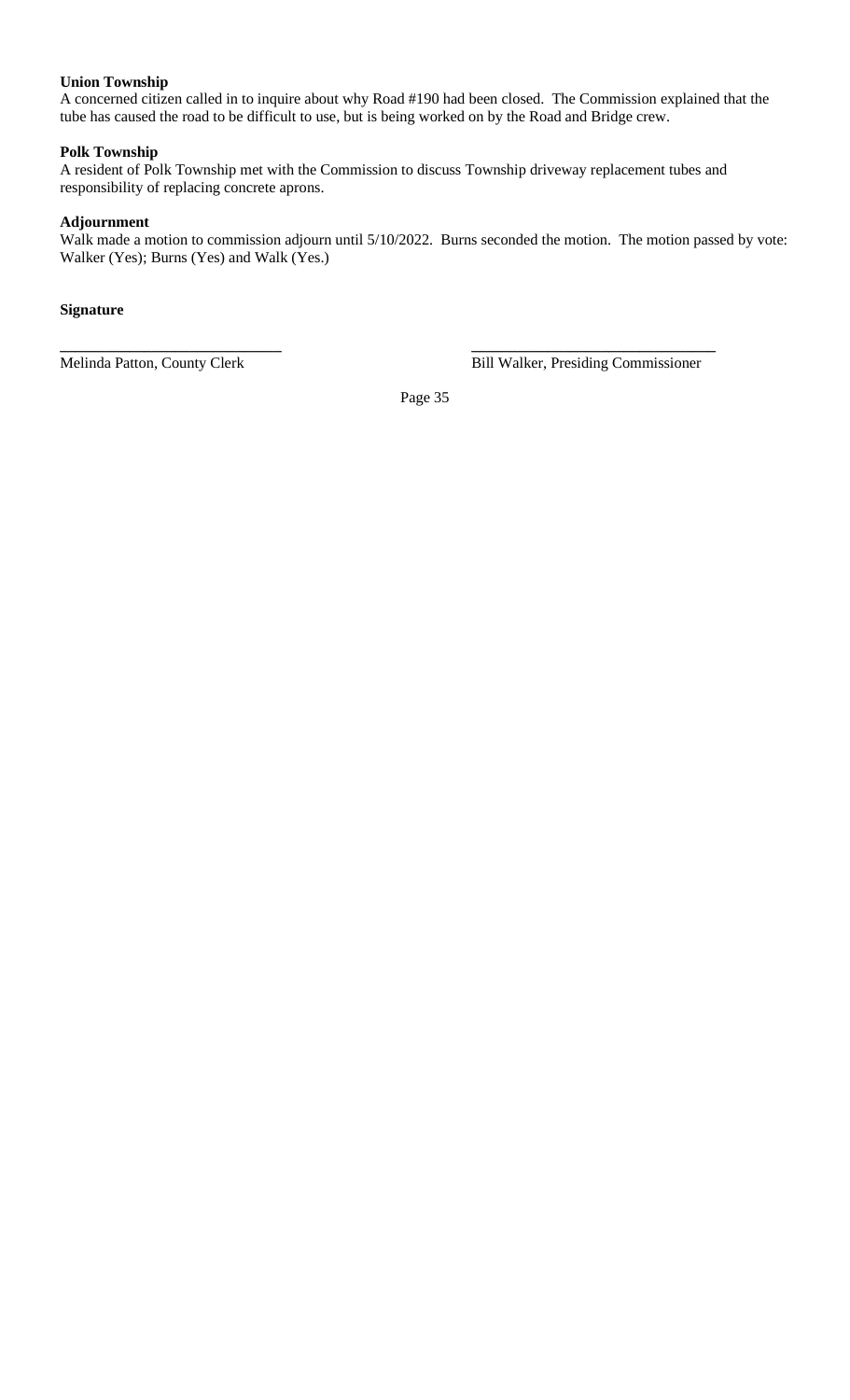# **May 10, 2022**

38<sup>th</sup> Day

## **Convene**

Presiding Commissioner Bill Walker called the meeting of the Nodaway County Commission to order at 8:00 a.m. on May 10, 2022 at the Commissioner's Office. Attendance: Present: Bill Walker, Chris Burns and Scott Walk. Also present, Melinda Patton, County Clerk.

# **Approval of Agenda and Prior Minutes**

Commissioner Walk made a motion to approve the agenda as presented. Burns seconded the motion. The motion passed by vote: Walker (Yes); Burns (Yes); Walk (Yes.) Walk made a motion to approve prior commission minutes dated 5/5/2022. Burns seconded the motion. The motion passed by vote: Walker (Yes); Burns (Yes); Walk (Yes.)

**Approved:** Invoices from Schraeder Law Firm, Sam, LLC and Coenen Electric.

## **Public Comment:** None **Accounts Payable:** Check #080439-080463

**Reviewed:** The Commission reviewed the following information received by mail or email: ❖Extension Council Expense Report (April 2022)

# **Evergy Demand Response Program**

The Commission discussed the Demand Response Program through Evergy. Burns questioned what the savings has been in previous years. A call was put in to Ben Brooks with Evergy who plans to pull that information.

# **Expense & Revenue Reports**

Patton submitted the April expense and revenue budget reports for review.

# **Road and Bridge**

Brian Engle, Road and Bridge Supervisor, gave updates on crew activity. A call was put in to Maryville Lumber for a cost on 18' bridge planks (3 x 12.) Brian Schmitz called back with comparable pricing. The Commission took a call from Mike Noe, Grand River Mutual to see about setting a time to look at a road they are working on.

# **American Recovery Plan Act (ARPA)**

A call was taken from Joe Baumli, representing the Maryville Host Lions to set a time to come present a request for ARPA funds. A time was set for Thursday, May 12<sup>th</sup> at 8:30 a.m. Also took a call from Terry Robison representing the Burlington Junction First Christian Church who would like to speak to the Commission with an ARPA request. A representative of the Maryville Eagles, stopped in to ask about ARPA funds. The Commission asked that he put together a formal request of items and amounts they are requesting.

# **Building Maintenance**

Tammy Carter, HR Director, brought in a quote from Signature Maintenance on floor maintenance in the Administration Building. The Commission asked for a more detailed breakdown to compare.

# **Courthouse Maintenance**

A call was put in to Greg Seifert, Creal, Clark and Seifert to discuss moving forward with the proposal and asked for a diagram of the temporary ramp so the Road and Bridge crew can get started building that on rainy days.

# **State Emergency Management Agency (SEMA)**

The State of Missouri Public Assistance Grant Audit Certification form for FEMA DR-4451-MO, Project #147-99147- 00, PW #1383 was filled out and signed by the Commissioner Burns.

# **Sheriff's Department**

Sheriff Randy Strong stopped in to discuss the vehicle that was involved in an incident. A MOPERM adjuster has looked at the vehicle, but nothing has been turned in to the Commission or Clerk yet.

# **Community Development Block Grant (CDBG) Closeout Hearing**

Jerri Dearmont, Executive Director at Northwest Missouri Regional Council of Governments presented the closeout information for the CDBG grant cycle. The grant began in 2018 and was in the amount of \$427,132 for two replacement bridges. After the two bridges were replaced, a remainder of \$230,666 were available for a third bridge, however the bridge had to be in the same township as the first two. Th county replaced bridges #0445013, #0672025 and #0411018. The county also contributed cash and in-kind match funds as well as MoDOT funds. Amy Barnhill, Compliance Specialist with the CDBG program will conduct a monitoring on the three bridges on May 12, 2022 to prepare for the closing of the grant.

# **Lunch Break**

Walk made a motion to adjourn for lunch. Burns seconded the motion. All in favor.

APRIL TERM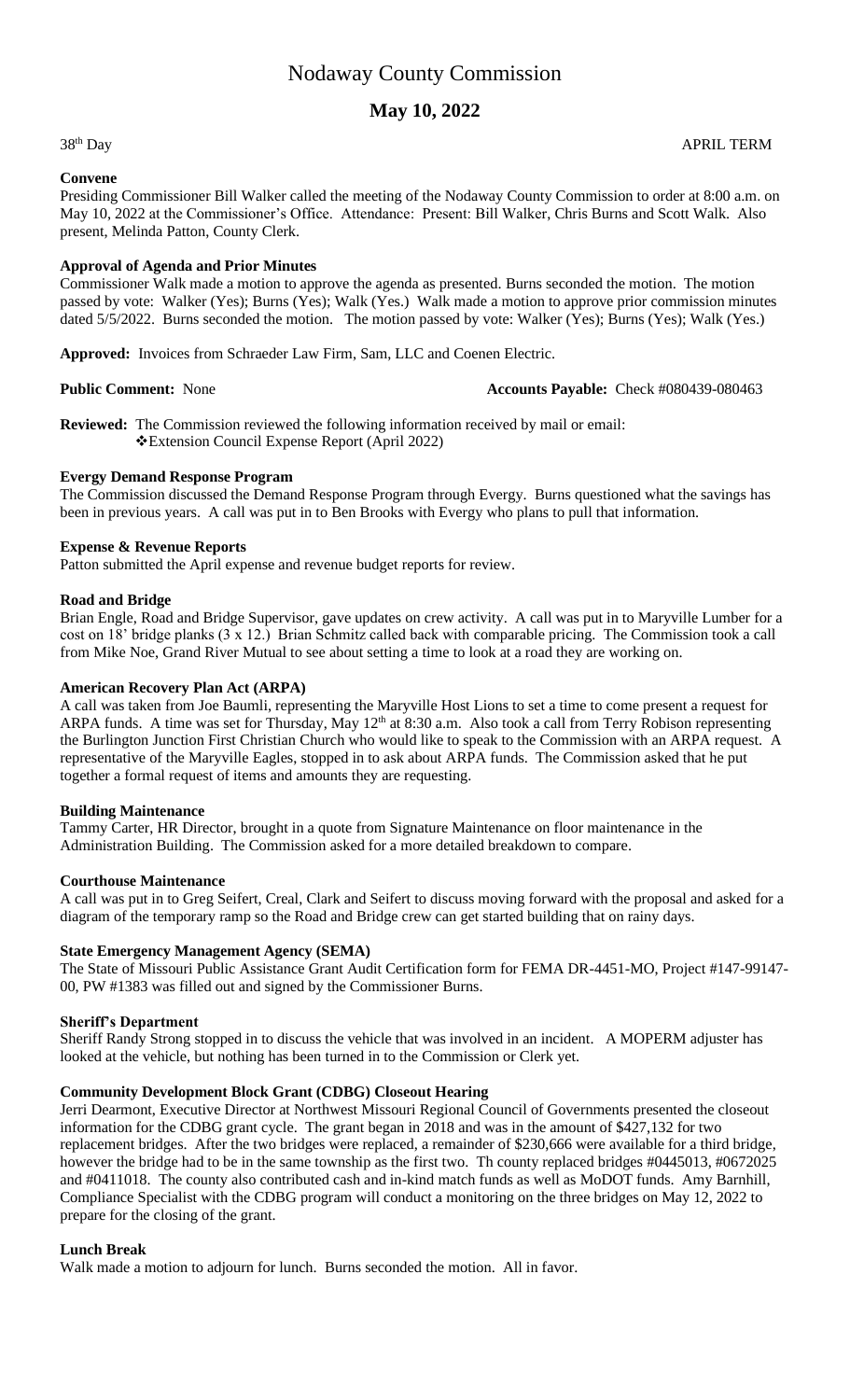# **Inspections**

The Commission inspected Road #776 in Hughes Township, bridge #0844002 in Monroe Township and Roads #185 and #186 in Independence. Also met with Mike Noe of Grand River Mutual.

# **Adjournment**

Walk made a motion to commission adjourn until 5/12/2022. Burns seconded the motion. The motion passed by vote: Walker (Yes); Burns (Yes) and Walk (Yes.)

# **Signature**

Melinda Patton, County Clerk Bill Walker, Presiding Commissioner

Page 36

**\_\_\_\_\_\_\_\_\_\_\_\_\_\_\_\_\_\_\_\_\_\_\_\_\_\_\_\_\_ \_\_\_\_\_\_\_\_\_\_\_\_\_\_\_\_\_\_\_\_\_\_\_\_\_\_\_\_\_\_\_\_**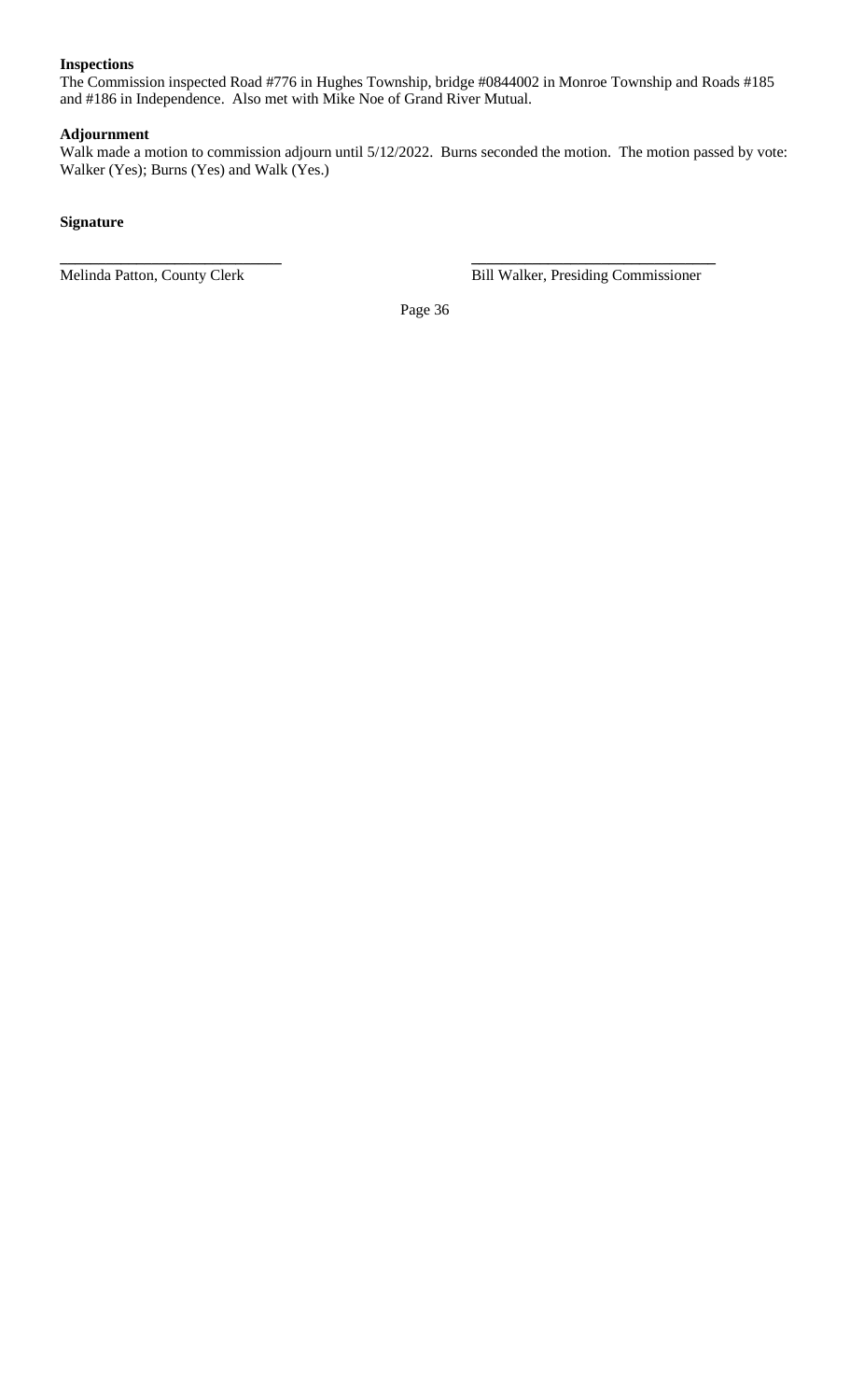# **May 12, 2022**

# 39th Day APRIL TERM

# **Convene**

Presiding Commissioner Bill Walker called the meeting of the Nodaway County Commission to order at 8:00 a.m. on May 12, 2022 at the Commissioner's Office. Attendance: Present: Bill Walker, Chris Burns and Scott Walk. Also present, Melinda Patton, County Clerk.

# **Approval of Agenda and Prior Minutes**

Commissioner Walk made a motion to approve the agenda as presented. Burns seconded the motion. The motion passed by vote: Walker (Yes); Burns (Yes); Walk (Yes.) Burns made a motion to approve prior commission minutes dated 5/10/2022. Walk seconded the motion. The motion passed by vote: Walker (Yes); Burns (Yes); Walk (Yes.)

**Approved:** None. **Requisitions:** None.

**Public Comment:** None **Accounts Payable:** Check #080464-080465

**Reviewed:** The Commission reviewed the following information received by mail or email: ❖List of townships eligible for the next CDBG fund cycle (Polk & Monroe eligible)

## **American Recovery Plan Act (ARPA)**

W.R. O'Riley and Joe Baumli representing the Maryville Host Lions met with the Commission to request ARPA funds to use as a match for a grant. A request for a letter of support was also made. No monetary amount was agreed upon. The Commission requested some numbers to show the Lions lack of funds from donations and fundraising events. A letter of support was drafted and emailed to O'Riley. Also present: Marilyn Jenkins, Collector/Treasurer. The Commission, along with Jenkins and Patton received a tour of the Maryville Public Library from Stephanie Patterson, Director. Upon completion of the tour, Patterson provided statistical information on the library and made a request for ARPA funds. Patterson had four options she provided. The Commission discussed the options and agreed to go with Option 2 which was estimated to cost \$14,100 to cover Nodaway County children for a limited use library card for one year. A call was put in to Patterson to let her know and ask her to provide a quarterly report of numbers.

## **Building Maintenance**

Walker worked on a condensation drain on the third-floor mechanical room of the Administration Building. Patton reported issues with the north door at the Administration Building. The Commission will look into this.

## **Evergy Demand Response Program**

The Commissioners reviewed information sent by Ben Brooks with Evergy. A message was left for Brooks to let him know Nodaway County does not wish to participate in the Demand Response Program this year.

#### **Atchison Township**

A resident of Atchison Township requested a copy of the township's financial statement. No statement has been turned in to the county clerk. A call was put in to Brandon Dougherty, Trustee of Atchison Township.

#### **Polk Township**

A resident stopped in to discuss the feasibility of putting a stop sign in at 240<sup>th</sup> and Liberty where traffic is rerouting because of Long Branch bridge closing. The Commission explained that they would inspect the intersection.

#### **White Cloud Township**

A call was put in to Dan Kizer, Kizer Collision, regarding a vehicle he had to pull out on Road #776. Kizer stated the vehicle had torn up the road when they went off.

# **Nodaway County Fair**

Rex Wallace, representing the Nodaway County Fair Board, presented the Commission with lists of street closures during the fair.

#### **Solar Energy**

Wallace, Assessor, discussed the interest solar businesses have in Nodaway County. Wallace requested the Commission talk with the Enhanced Enterprise Zone (EEZ) and Northwest EEZ board to add solar energy farms to NAICS codes for eligibility. A call was put in to Josh McKim, Nodaway County Economic Development to discuss.

# **Lunch Break**

Walk made a motion to adjourn for lunch. Burns seconded the motion. All in favor.

#### **Inspections**

The Commission inspected Road #628, #629 and #634 all in Polk Township, Road #405 and #465 in Jackson Township and Bridge #700 in Jefferson Township.

#### **Adjournment**

Burns made a motion to commission adjourn until 5/17/2022. Walk seconded the motion. The motion passed by vote: Walker (Yes); Burns (Yes) and Walk (Yes.)

**\_\_\_\_\_\_\_\_\_\_\_\_\_\_\_\_\_\_\_\_\_\_\_\_\_\_\_\_\_ \_\_\_\_\_\_\_\_\_\_\_\_\_\_\_\_\_\_\_\_\_\_\_\_\_\_\_\_\_\_\_\_**

#### **Signature**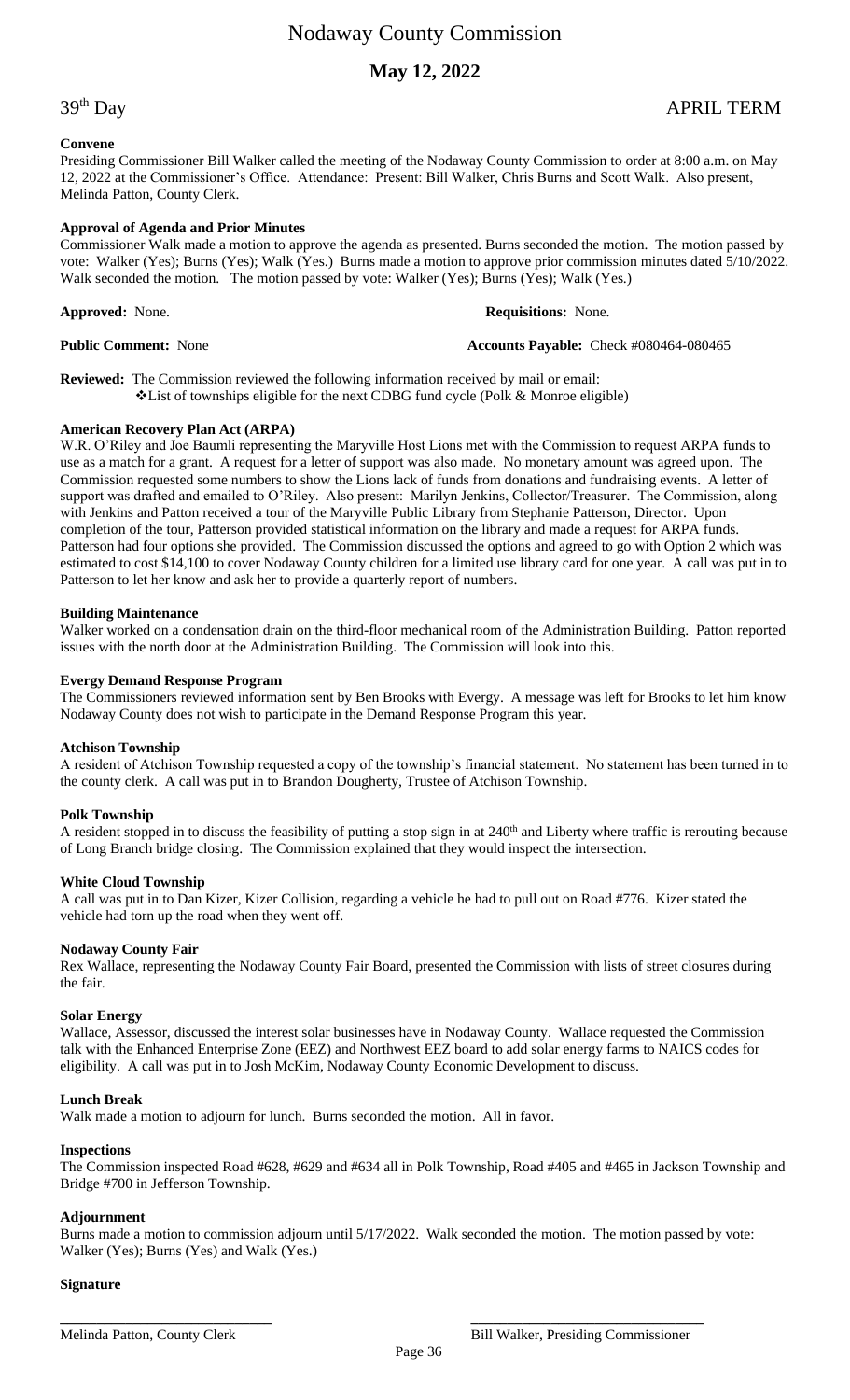# **May 17, 2022**

# **Convene**

# Presiding Commissioner Bill Walker called the meeting of the Nodaway County Commission to order at 8:00 a.m. on May 17, 2022 at the Commissioner's Office. Attendance: Present: Bill Walker, Chris Burns and Scott Walk. Also present, Melinda Patton, County Clerk.

# **Approval of Agenda and Prior Minutes**

Commissioner Burns made a motion to approve the agenda as presented. Walk seconded the motion. The motion passed by vote: Walker (Yes); Burns (Yes); Walk (Yes.) Burns made a motion to approve prior commission minutes dated 5/12/2022 with additions. Walk seconded the motion. The motion passed by vote: Walker (Yes); Burns (Yes); Walk (Yes.)

**Approved:** Caterer Liquor License for Backyard Vine & Wine, LLC for May 21, 2022 and June 18, 2022; Invoice to Emery Sapp & Sons for BRO-B074(62) work.

**Requisitions:** Sheriff to Kelly Tires & Exhaust for tires; to Hy-Vee and Falls City Mercantile for inmate meals and supplies (June 2022;) Road & Bridge to Gray Oil for fuel.

## **Public Comment:** None **Accounts Payable:** Check #080469-080494

**Reviewed:** The Commission reviewed the following information received by mail or email:

- ❖MoDOT email re: closure of Route E & NN this week
- ❖Email from MOPERM re: 2017 Ford Explorer that the adjuster looked at
- ❖Household Hazardous Waste dates for the next grant cycle
- ❖Certificate of Insurance Missouri Association of Counties
- ❖April Expense Reports for Consolidated 911
- ❖Precinct Inspection report ❖Investment Report
- ❖Inmate Report

# **Midwest Data**

A Managed IT Services Agreement for an update to the county's website was reviewed and electronically signed.

# **BRO-B074(62) Bridge**

Reviewed and signed LPA Invoice #9 packet from Emery Sapp for construction which includes Pay App 4-final and change order No. 1. Also reviewed and signed LPA Services Invoice #10 including Snyder & Associates Invoices No. 6-8.

# **Prosecuting Attorney**

The Commission reviewed an email from Caleb Phillips, Prosecuting Attorney, regarding intern compensation.

# **Building Maintenance**

Walker reported that Arnold Plumbing had fixed a stool at the Courthouse. A call was put in to J & L Air Conditioning and Heating to have them inspect and clean the air conditioning lines at the courthouse. A call was put in to Aaron Morris with IHP to discuss a quote for parts on the boiler that he sent in February. The quote includes remove and replace five leaking boiler sections and hydrotest and verify proper operation with a not to exceed \$16,084. The Commission asked for a price on a new boiler for a comparison before proceeding. Jeff Sybert of J&S Cleaning Services was called to discuss a quote for floors at the Administration Building. Sybert will call back with a date to meet with the Commission. A call was also taken from the City of Maryville Water Department regarding a high usage warning for the jail. Sheriff Randy Strong was called to look into this.

# **Grand River Mutual (GRM)**

The Commission called Mike Noe with Grand River Mutual (GRM) to discuss drafting an agreement for a fiber line in Independence Township.

# **County Property**

The Commission reviewed documents on the lease agreement and addendums for the property that the Nodaway Nursing Home sits on. Copies of the documents were provided to David Baird to review and advise.

# **Personnel**

H.R. Director, Tammy Carter, discussed the changes the Commission would like to make to the Road and Bridge open position advertisement. Carter made changes, Commission approved and the advertisement will be run for two weeks.

# **CART Rock**

Calls were put in to Jim Knox at Norris Quarries and Nick Jameson at Schildberg Construction to discuss the rock that is being delivered to the townships. Knox stated that they will move at the Ravenwood Quarry and the Barnard Quarry will be back up running by the end of the week. Mark Wilson, Polk Township Road Supervisor also stopped in to discuss the conditions of the rock. A call was put in to the Ravenwood Quarry for a price quote on fines.

# 40th Day APRIL TERM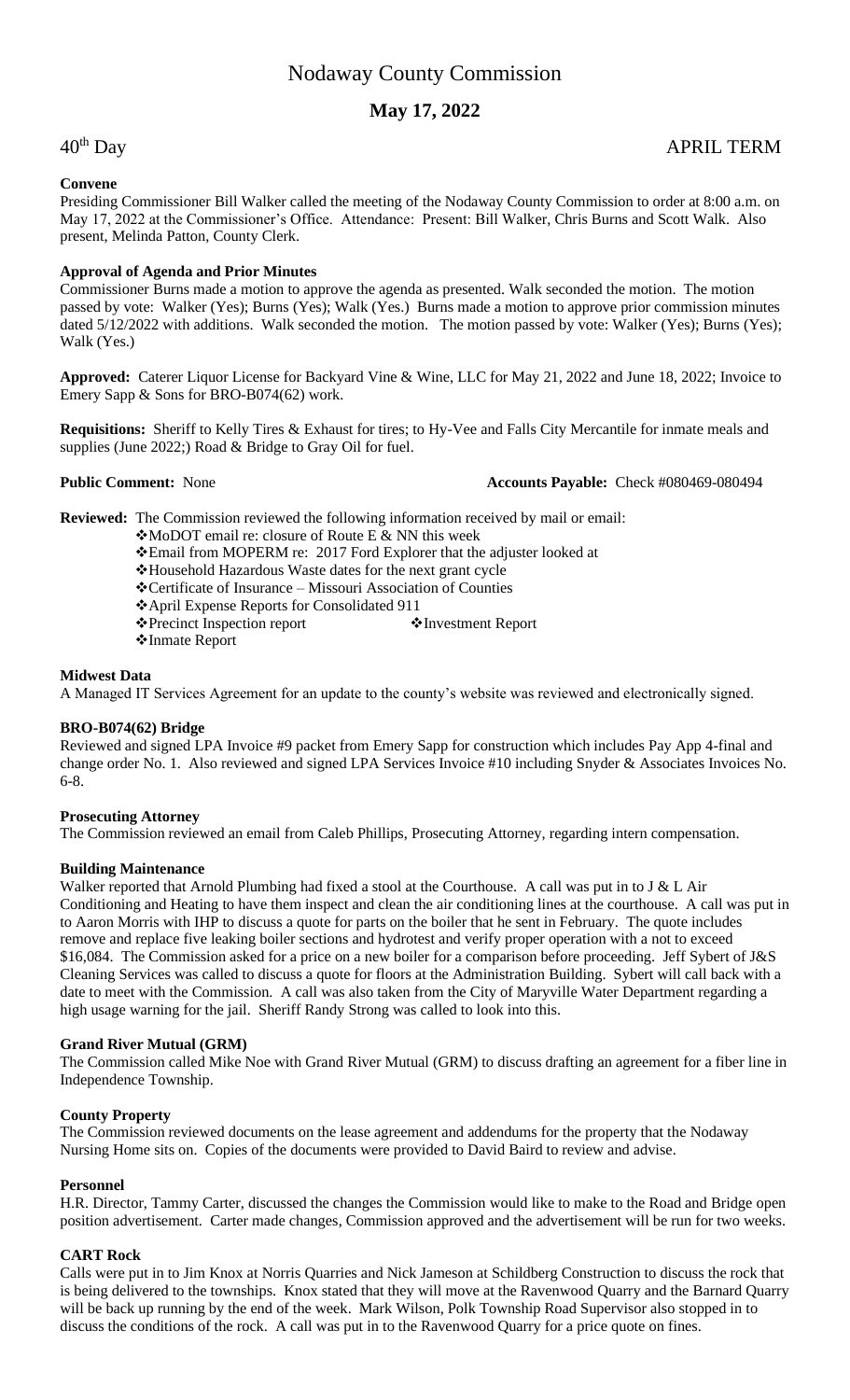# **Sheriff's Department**

Sheriff Randy Strong stopped in to discuss the totaled out 2017 Ford Explorer and replacement options. When the totaled vehicle is stripped down, a call will be put in to MOPERM to come pick up. Commission asked for time to discuss replacement option.

# **Road and Bridge**

The Commission discussed a tube in Washington Township that has some issues where it has started to wash out on Road #943 in Grant Township.

# **Inspections**

An inspection was made of a tube on Road #943 Grant Township and a tube on Road #1033 in Washington Township.

# **Lunch Break**

Walk made a motion to adjourn for lunch. Burns seconded the motion. All in favor.

# **Independence Township**

Philip Auffert, Trustee of Independence Township, was called to discuss the CART Rock and the process the Commission is in with the fiber line for Grand River Mutual.

# **Inspections**

The Commission inspected Roads #405, #408, #461, #462 and #463 all in Jackson Township.

# **American Rescue Plan Act (ARPA)**

A photo op was set up for Thursday, May 19<sup>th</sup> at 10:00 at the library for the American Rescue Plan Act (ARPA) funds that were earmarked for the Maryville Public Library.

# **Adjournment**

Burns made a motion to commission adjourn until 5/19/2022. Walk seconded the motion. The motion passed by vote: Walker (Yes); Burns (Yes) and Walk (Yes.)

**Signature**

Melinda Patton, County Clerk Bill Walker, Presiding Commissioner

Page 37

**\_\_\_\_\_\_\_\_\_\_\_\_\_\_\_\_\_\_\_\_\_\_\_\_\_\_\_\_\_ \_\_\_\_\_\_\_\_\_\_\_\_\_\_\_\_\_\_\_\_\_\_\_\_\_\_\_\_\_\_\_\_**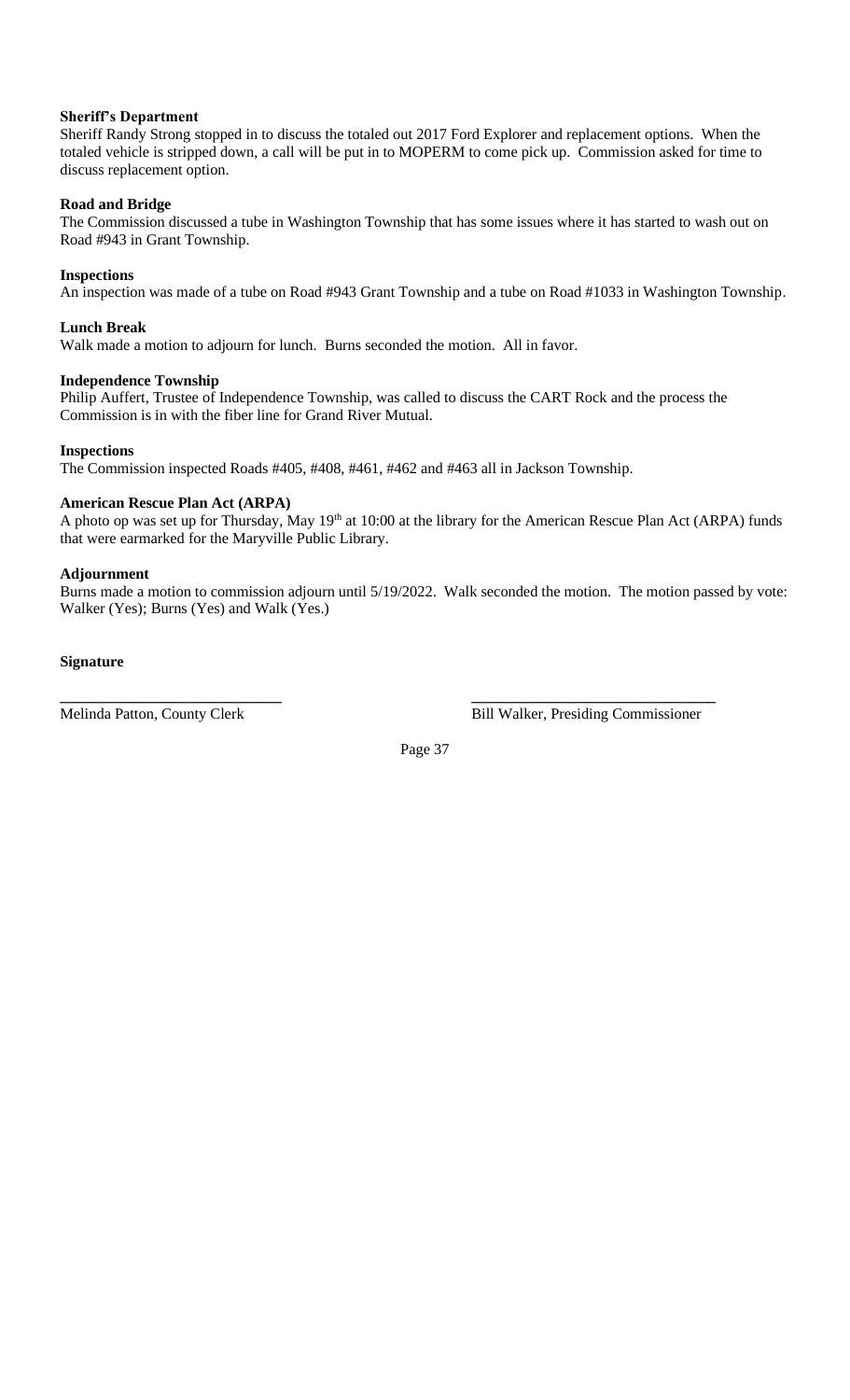# **May 19, 2022**

# 41st Day APRIL TERM

# **Convene**

Presiding Commissioner Bill Walker called the meeting of the Nodaway County Commission to order at 8:00 a.m. on May 19, 2022 at the Commissioner's Office. Attendance: Present: Bill Walker, Chris Burns and Scott Walk. Also present, Melinda Patton, County Clerk.

# **Approval of Agenda and Prior Minutes**

Commissioner Burns made a motion to approve the agenda as presented. Walk seconded the motion. The motion passed by vote: Walker (Yes); Burns (Yes); Walk (Yes.) Burns made a motion to approve prior commission minutes dated 5/17/2022. Walk seconded the motion. The motion passed by vote: Walker (Yes); Burns (Yes); Walk (Yes.)

**Approved:** Temporary Liquor License for Black Pony. **Requisitions:** None **Public Comment:** None **Requisitions: Accounts Payable: Public Comment:** None **Accounts Payable:** None

**Reviewed:** The Commission reviewed the following information received by mail or email: ❖WIOA number breakdown ❖Sheriff Inmate report (April)

# **Legislative Coffee**

The Commission attended the Legislative Breakfast put together by the Maryville Chamber of Commerce and sponsored by United Fiber, with guest speakers State Representative Allen Andrews and Senator Dan Hageman.

# **CART Roads**

David Baird stopped in to discuss a road agreement he is reviewing for utilities when entering county roadways. Nick Jameson, Schildberg Construction, stopped in to discuss an email on MoDOT Rock Quality Specifications.

## **Collector/Treasurer**

Marilyn Jenkins, Collector/Treasurer, went over the upcoming tax sale information and gave updates on the American Rescue Plan Act (ARPA) reporting.

## **Mental Health Initiative**

Judge Robert Rice updated the Commission on the process he is working through to establish the Mental Health Initiative with the five (5) counties.

## **Prosecuting Attorney**

Caleb Phillips, Prosecuting Attorney, stopped in to discuss his plan for interns. Phillips has hired two interns and proposes to pay them on a bi-weekly basis.

#### **Lunch Break**

Walk made a motion to adjourn for lunch. Burns seconded the motion. All in favor.

# **Community Development Block Grant (CDBG)**

Jerri Dearmont, Executive Director of NWMO Regional Council of Governments, sent a CDBG form (Section 504) to fill out on each property the county owns.

#### **BRO-Bo74(62) Bridge**

A call was put in to Andy Macias, Snyder & Associates regarding any current/final invoice to Emery Sapp and Sons. Macias discussed the new MoDOT updates to the BRO program and sent the bridge deficiency rating list.

#### **Inspections**

The Commission inspected the intersection of Road #465 and #405 on the Polk/Jackson Township lines. An email was sent to Ivan Schraeder, county attorney, regarding temporary signage due to increased traffic.

#### **Jackson Township**

The Commission discussed rock with several residents of Jackson Township and Nodaway County. A call was put in to Mark Wilson, Polk Township Road Supervisor, for ideas on soft road spots.

#### **Building Maintenance**

Reviewed a quote provided from IHP Industrial, Inc. No decision was made, a call will be put in to Aaron Morriss from IHP on Tuesday to discuss the option of repair or replace.

# **Road and Bridge**

Discussed the requirements for Road and Bridge crew members to have a CDL license.

# **Adjournment**

Burns made a motion to commission adjourn until 5/24/2022. Walk seconded the motion. The motion passed by vote: Walker (Yes); Burns (Yes) and Walk (Yes.)

## **Signature**

**\_\_\_\_\_\_\_\_\_\_\_\_\_\_\_\_\_\_\_\_\_\_\_\_\_\_\_\_\_ \_\_\_\_\_\_\_\_\_\_\_\_\_\_\_\_\_\_\_\_\_\_\_\_\_\_\_\_\_\_\_\_**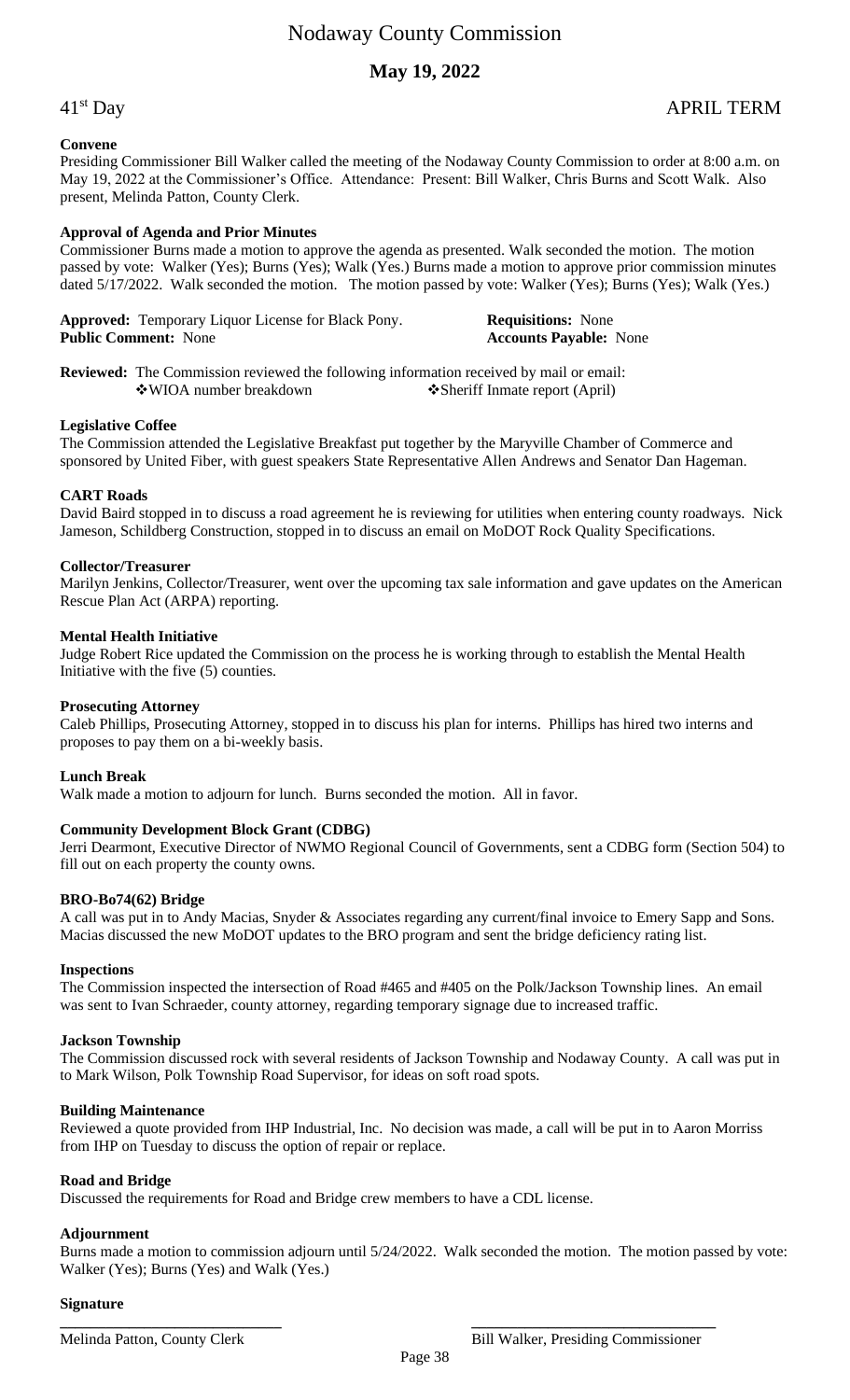# **May 24, 2022**

## **Convene**

Presiding Commissioner Bill Walker called the meeting of the Nodaway County Commission to order at 8:00 a.m. on May 24, 2022 at the Commissioner's Office. Attendance: Present: Bill Walker, Chris Burns and Scott Walk. Also present, Melinda Patton, County Clerk.

## **Approval of Agenda and Prior Minutes**

Commissioner Burns made a motion to approve the agenda as presented. Walk seconded the motion. The motion passed by vote: Walker (Yes); Burns (Yes); Walk (Yes.) Burns made a motion to approve prior commission minutes dated 5/19/2022. Walk seconded the motion. The motion passed by vote: Walker (Yes); Burns (Yes); Walk (Yes.)

**Approved:** Invoice to Missouri Association of County Clerks and Election Authority (MACCEA); Invoices to Snyder & Associations**; Requisitions:** None **Public Comment:** None **Accounts Payable:** Check #80495-80513

**Reviewed:** The Commission reviewed the following information received by mail or email: ❖CDBG Monitoring letter (2018-PF-07) ❖Household Hazardous Waste training & collection dates

# **Road and Bridge**

Discussed calls for inspection requests. Took a call from a county resident that owns land in Union Township regarding trash being dumped in a ditch along Road #254.

## **Building Maintenance**

Reviewed a quote for elevator inspection repairs from MEI. A message was left for Billy Mitchell at MEI to discuss the quote for repairs to the Administration Building elevator. Discussed the quotes received from IHP Industrial for repairs of boiler vs. new boiler for the Courthouse. Placed a call Aaron Morris to discuss the quotes. Commission gave the go ahead to order the parts for the boiler to repair (Quote = \$16,084) and to paid out of American Rescue Plan Act (ARPA) funds. The Commission will consider buying regulators for the heat registers and insulating of the steam pipes at a later time.

## **Sheriff's Department**

Sheriff Randy Strong and Major Scott Wedlock came in to discuss sending two employees to the Academy utilizing American Rescue Plan Act (ARPA) funds. The Academy takes one year to complete at a part-time basis (three days/week) and has a cost of \$6,000 per participant. The Commission had earmarked this amount early on and asked Sheriff Strong to bring contracts for review.

The totaled out 2017 Ford Explorer has been stripped and is ready for pickup. The title has been mailed to MOPERM. Replacement options will be hard considering the market. The Missouri Highway Patrol's used car fleet currently has a waiting list. The Commission did not approve replacement at this time. Sheriff Strong also provided a listing of current vehicles with mileage.

Walk asked about the suppression system in the kitchen and talked of a grant for a sprinkler system for the jail building. Also discussed the exercise yard's issues with the screen "roof". Strong will get the name of architects that specialize in jail reconstruction.

#### **Community Development Block Grant (CDBG)**

A call was put in to Jerri Dearmont, Executive Director at Northwest Missouri Regional Council of Governments to discuss the CDBG Monitoring letter that was received from Amber Barnhill with Missouri Economic Development. Dearmont stated that she had nearly all requested items ready to send, but asked for a copy of the county's Procurement Policy and Conflict of Interest Statement. These were emailed over.

#### **Grand River Mutual**

David Baird delivered a draft road agreement for utilities (when entering county roadways) for the Commission to review. Mike Noe with Grand River Mutual (GRM) called in to see where the county is at in this process. The Commission will review for changes and additions, return to Baird for a final copy and contact Noe when complete and ready for signatures.

#### **Inspections**

The Commission inspected the rock at Norris Quarries in Ravenwood, a driveway approach on Road #492, Roads #631 and #635 in Polk Township, Road #647 and a culvert on Road #434 both in Jackson Township and a trash in ditch issue on Road #254 in Union Township.

#### **Lunch Break**

Walk made a motion to adjourn for lunch. Burns seconded the motion. All in favor.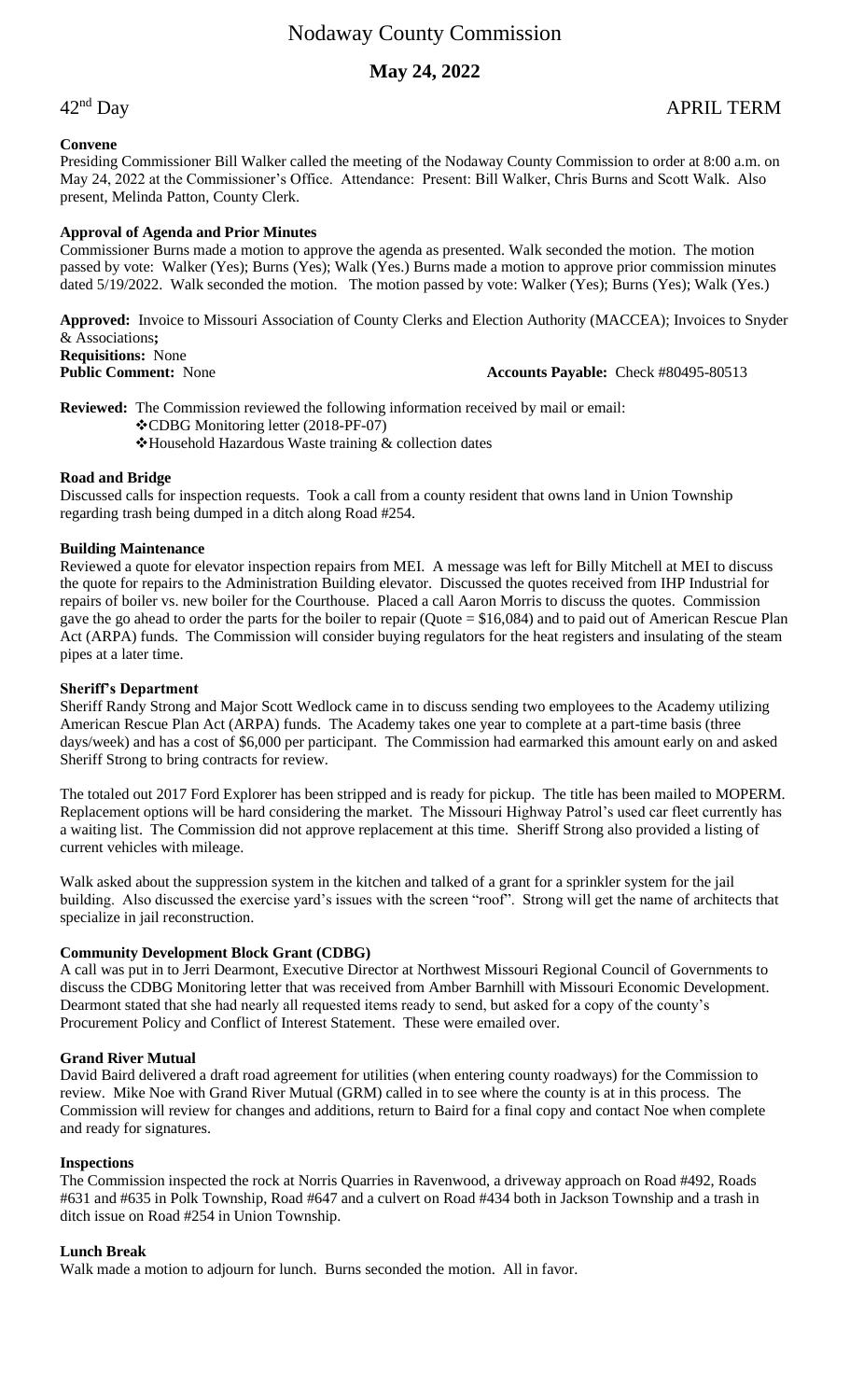# **CART Rock**

A call was put in to Richard Edwards at Norris Quarries regarding the quality of the road rock the townships have been picking up.

# **Jackson Township**

A resident of Jackson Township called in to discuss a culvert on Road #434.

# **Washington Township**

Jason Stoll, Trustee of Washington Township was called regarding Road #1034 as a possible reconstruction road. A landowner with property in Washington Township called in to discuss Road #1033 and #1034.

# **Hopkins Township**

The Commission put in a call to Roger Florea, Hopkins Township Trustee, to discuss the road maintenance on Roads #158 and #159.

# **American Rescue Plan Act (ARPA) funds**

Marilyn Jenkins, Collector/Treasurer briefly ran through some of the calls she has received inquiring about ARPA funds. She has encouraged people to set up times to meet with the Commission while they are in session.

# **Adjournment**

Walk made a motion to commission adjourn until 5/26/2022. Burns seconded the motion. The motion passed by vote: Walker (Yes); Burns (Yes) and Walk (Yes.)

# **Signature**

Page 39

**\_\_\_\_\_\_\_\_\_\_\_\_\_\_\_\_\_\_\_\_\_\_\_\_\_\_\_\_\_ \_\_\_\_\_\_\_\_\_\_\_\_\_\_\_\_\_\_\_\_\_\_\_\_\_\_\_\_\_\_\_\_** Melinda Patton, County Clerk Bill Walker, Presiding Commissioner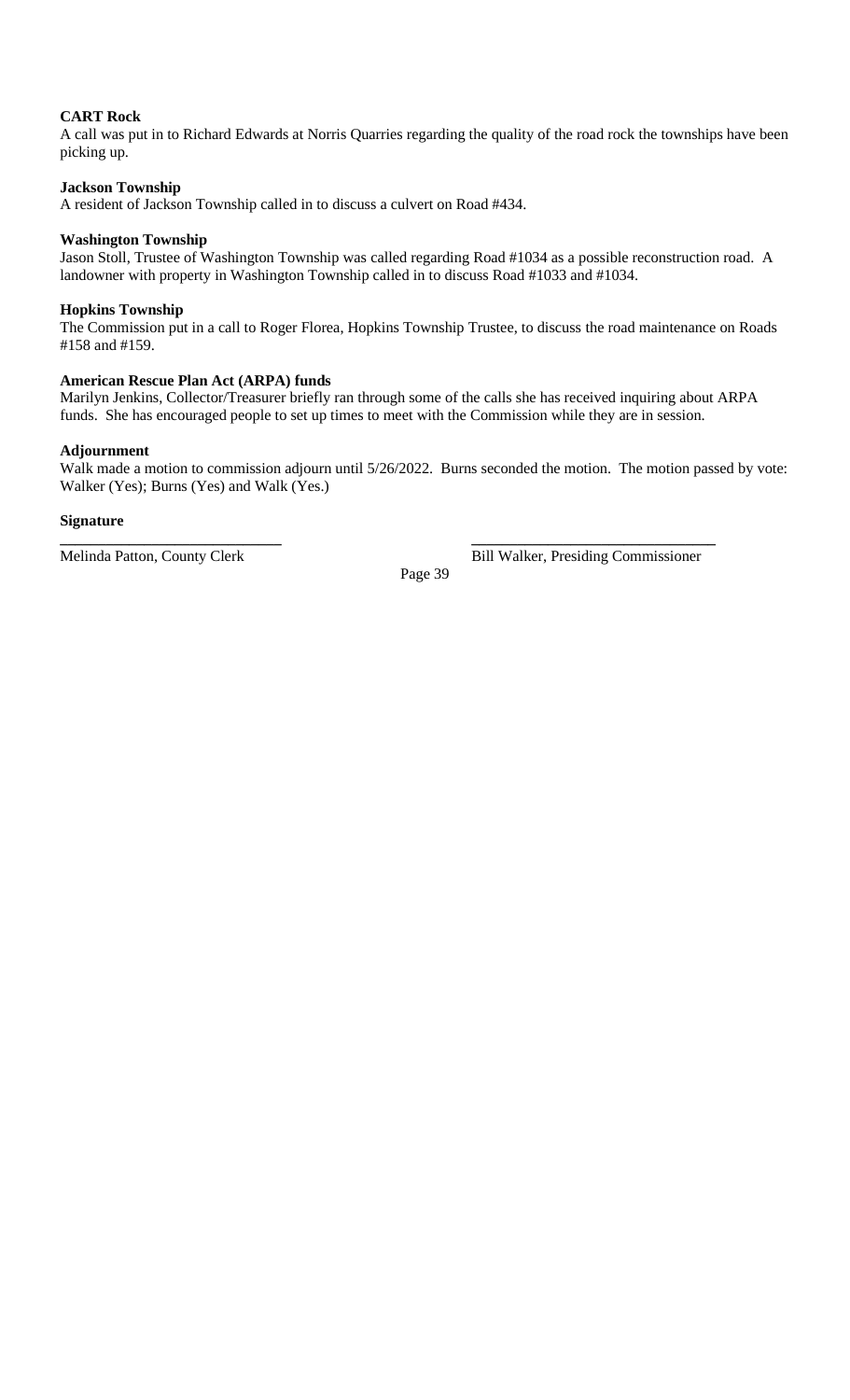# **May 26, 2022**

# 43rd Day

# APRIL TERM

# **Convene**

Presiding Commissioner Bill Walker called the meeting of the Nodaway County Commission to order at 8:00 a.m. on May 26, 2022 at the Commissioner's Office. Attendance: Present: Bill Walker and Scott Walk. Also present, Melinda Patton, County Clerk. Absent: Chris Burns

# **Approval of Agenda and Prior Minutes**

Commissioner Walk made a motion to approve the agenda as presented. Walker seconded the motion. The motion passed by vote: Walker (Yes); Walk (Yes.) Walk made a motion to approve prior commission minutes dated 5/24/2022. Walker seconded the motion. The motion passed by vote: Walker (Yes); Walk (Yes.)

**Approved:** Transfer of sick leave from employees to another employee**;**

**Requisitions:** Commission to IHP Industrial, Inc. for (Courthouse) boiler repairs (paid through ARPA funds.) **Public Comment:** None **Accounts Payable:** None

**Reviewed:** The Commission reviewed the following information received by mail or email:

- ❖Chamber email re: sponsorship for 2022 Annual Banquet
- ❖Email from Missouri Association of Counties on county practices
- ❖Northwest Newsflash newsletter

# **Road and Bridge**

Brian Engle, Road and Bridge Supervisor, gave updates on projects.

# **American Rescue Plan Act (ARPA) funds**

Joe Baumli called in on behalf of the Maryville Host Lions regarding what the Commission need in regard to the Lions' request for ARPA funds. The Lions will pull together the information and call in to set a time to meet with the Commission.

# **Building Maintenance**

Walker reported that he looked at a roof leak at the Courthouse. An employee of Geist Heating and A/C reported in that he will need to do work on the heat compressor and he will be back at a later date to work on it.

# **Nodaway County Fair**

Rex Wallace (representing the Fair Board) and Dana Auffert, Extension, met with the Commissioners to get permission to utilize the open area on the third floor for 4-H displays. Commission approved this for July 6-18.

# **Personnel**

Rex Wallace, Assessor, Marilyn Jenkins, Collector/Treasurer and Sheriff Randy Strong came in to discuss transfer of sick leave between employees. It was decided that should this need to happen, the office holder would meet with the Commission prior to any leave being transferred.

# **CART Roads**

Matt Saville, Enel, returned a call to discuss road usage by maintenance personnel.

# **Lunch Break**

Walk made a motion to adjourn for lunch. Walker seconded the motion. All in favor.

# **Collector/Treasurer**

Marilyn Jenkins, Treasurer/Collector presented a Certified Copy of Order which authorizes the Collector/Treasurer to abate from the delinquent tax rolls personal property in accordance with the provisions of Statute 140.120, RSMo.

# **Inspections**

The Commission inspected Roads #462, #463, #405 and #408 all in Jackson Township and Road #305 and Bridge #0295003 in Polk Township.

# **Adjournment**

Walk made a motion to commission adjourn until 5/31/2022. Walker seconded the motion. The motion passed by vote: Walker (Yes); and Walk (Yes.)

**\_\_\_\_\_\_\_\_\_\_\_\_\_\_\_\_\_\_\_\_\_\_\_\_\_\_\_\_\_ \_\_\_\_\_\_\_\_\_\_\_\_\_\_\_\_\_\_\_\_\_\_\_\_\_\_\_\_\_\_\_\_**

# **Signature**

Melinda Patton, County Clerk Bill Walker, Presiding Commissioner